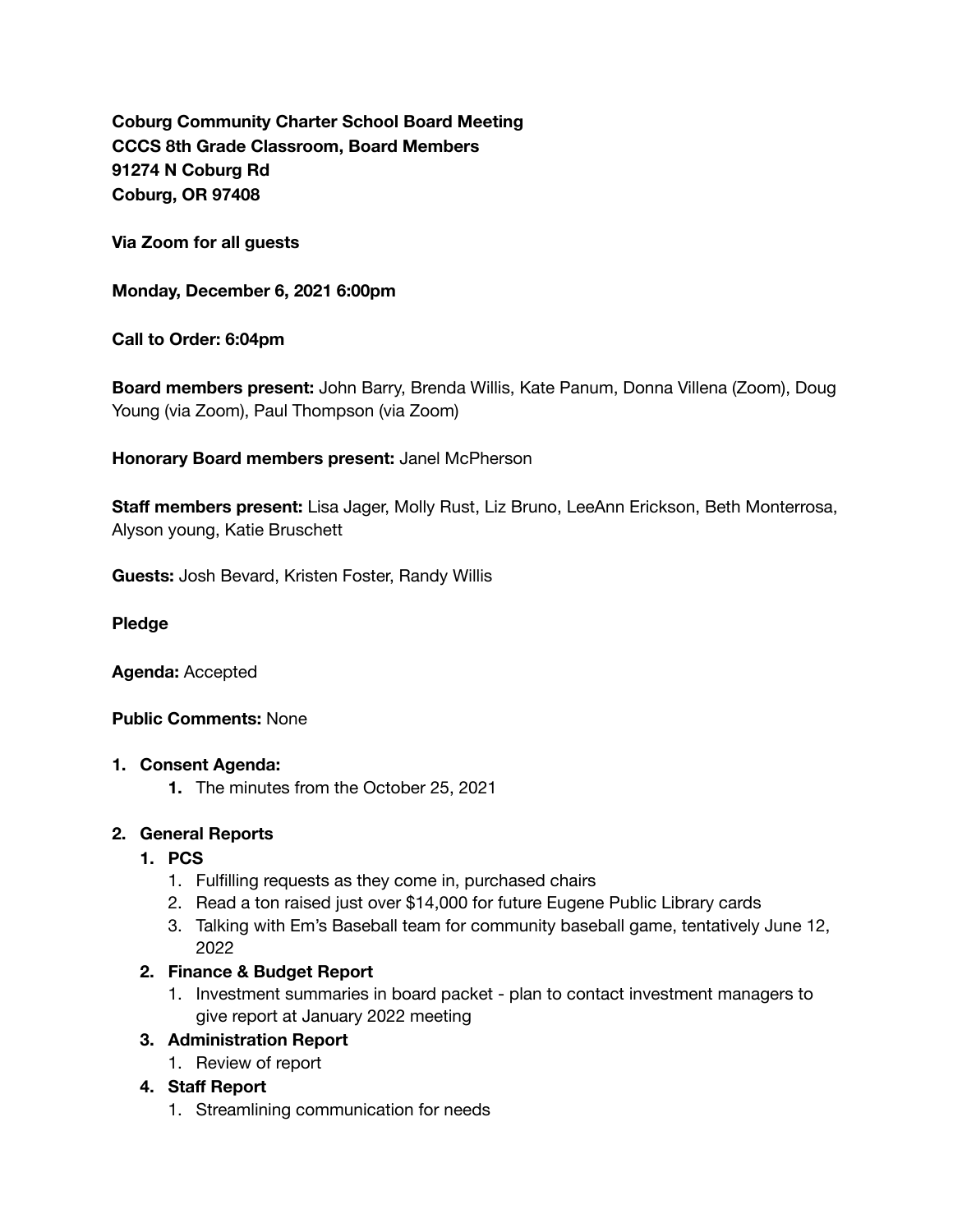- 2. Gathering information/needs/struggles based on grade levels
- 3. In an effort to prevent burnout there is a request from staff to match  $4j$  on current prep days January 21, 2022 & April 15, 2022
	- 1. These days would be non student days to allow for staff preparation, connection with each other, opportunity to connect with Anthony about student needs.

## **3. Information/Discussion Items**

## **1. Review Board Goals**

- 1. Continued work on board goals
- **2. 2020/2021 Audit Report and Letter to the Board** 
	- 1. Discussion of audit results
- **3. Golden Bell Nominations** 
	- 1. Nominations to be voted on next meeting
- **4. COVID Guidance Updates Masks, Test to Stay, Vaccinated Students** 
	- 1. Ultimate guidance comes from Lane County Public Health
	- 2. Discussion of current guidelines

### **4. Action Items**

### **1. Governance/Committee Structure**

- 1. Review of proposed Board Committees, recommendation to start committees next school year
	- 1. Finance Oversight Committee
	- 2. Strategic Planning Committee
	- 3. Governance Committee
	- 4. Educational Excellence Committee

Motion by Kate Panum to approve the committee structure to include finance oversight, strategic planning, governance, and educational excellence committees, to start 2022/23 school year. Board unanimously approved.

### **2. Suicide Prevention Plan**

1. Review and discussion of document

Motion by Brenda Willis to approve the proposed suicide prevention plan. Board unanimously approved.

### **3. Executive Director Goals**

1. Continuation of conversation about ED goals. Review and discussion of new document with SMART goals.

Motion by John Barry to approve 2021/22 Executive Director Goals. Board unanimously approved.

**4. Policy Updates IL - Assessment Program**